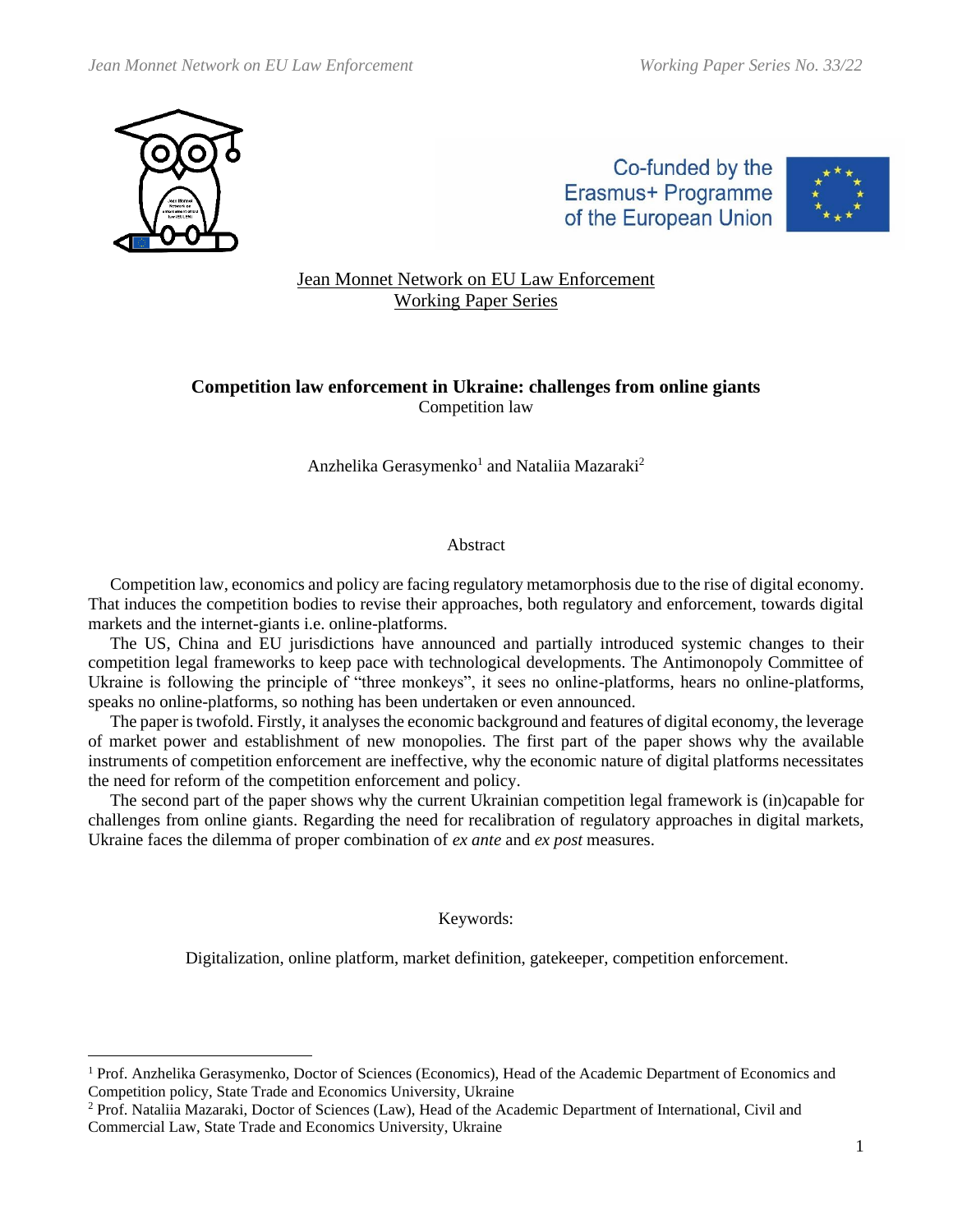- I. Introduction
- II. Chapter 1 Digital coordinates of competition
- III. Chapter 2 Digital challenges to competition law enforcement
- IV. Chapter 3 Ukrainian competition law and online platforms
- V. Conclusions

# **I. Introduction**

The digital revolution refers to a critical change of the technological and social environment under digitalization. Usually, entrepreneurs are the first, who adapt to changes, while the state bodies are much less flexible. In the competitive coordinates the current economies are situated within the gap between these two milestones: business actors have already readjusted their business processes in order not only to meet the digital challenges, but to make it profitable, while competition agencies at best have just realized the risks of unregulated digitalization. Antimonopoly Committee of Ukraine (hereinafter – AMCU) has not reached even this milestone yet. The AMCU's list of priorities for 2022 focuses on markets of electricity, natural gas, freight transportation, financial services, construction materials and no mention of digital challenges, while Ukraine is a regional leader of an offshore software development<sup>3</sup>, which exports of IT services increased more than 4 times for 2015-2021 and has reached \$ 6.8 billion<sup>4</sup>.

The paper consists of 5 sections, two of which provide introduction and conclusion. The second section describes the changes of competition environment under digitalization. The third one – downsides of conventional tools of antitrust analysis to meet the digital challenges to competition law enforcement both in Ukraine and worldwide. The fourth chapter provides a legal analysis of Ukrainian competition law and its capability to meet the challenges of tech giants. The article calls for the necessity to recalibrate regulatory provisions, adopt a new Methodology of market definition and choose a proper combination of of *ex ante* and *ex post* measures towards tech giants.

## **II. Digital coordinates of competition**

In recent years, many socio-humanitarian studies have acquired a technical flavor. Such terms as fin-tech, legtech, etc. have become a part of the lexicon of both academics and practitioners due to digitalization that is taking seven-mile steps across the planet.

The Gartner Glossary defines digitalization as the use of digital technologies to change a business model and provide new revenue and value-producing opportunity<sup>5</sup>. It is not so much about the production of digital technologies or digital content, but mostly about the changes that are taking place in other fields of business due to the use of digital technologies. The list of top-10 digitally-disrupted sectors determined by the OECD is presented in the table 1.

# SPA code Name 49 Land transport services and transport services via pipelines 55 Accommodation services 56 Food and Beverage serving services 58 Publishing services 59 Motion picture, video and television programme production services, sound recording and music publishing K Financial and insurance services 73 Advertising and market research services

## **Table 1 Top-10 digitally-disrupted sectors**

<sup>3</sup> AMCU, 'AMCU has approved the Priorities 2022" (*AMCU*, 2 February 2022) <https://amcu.gov.ua/news/amku-zatverdivprioriteti-na-2022-rik> accessed 18 April 2022 [In Ukrainian]

<sup>4</sup> Richard Geerligs, 'Global Offshore Developer Rates by Country in 2021' (*DAXX*, 2 July 2021)

<sup>&</sup>lt;https://www.daxx.com/blog/development-trends/average-rates-offshore-developers> accessed 18 April 2022

<sup>5</sup> Gartner Glossary <https://www.gartner.com/en/information-technology/glossary/digitalization> accessed 18 April 2022.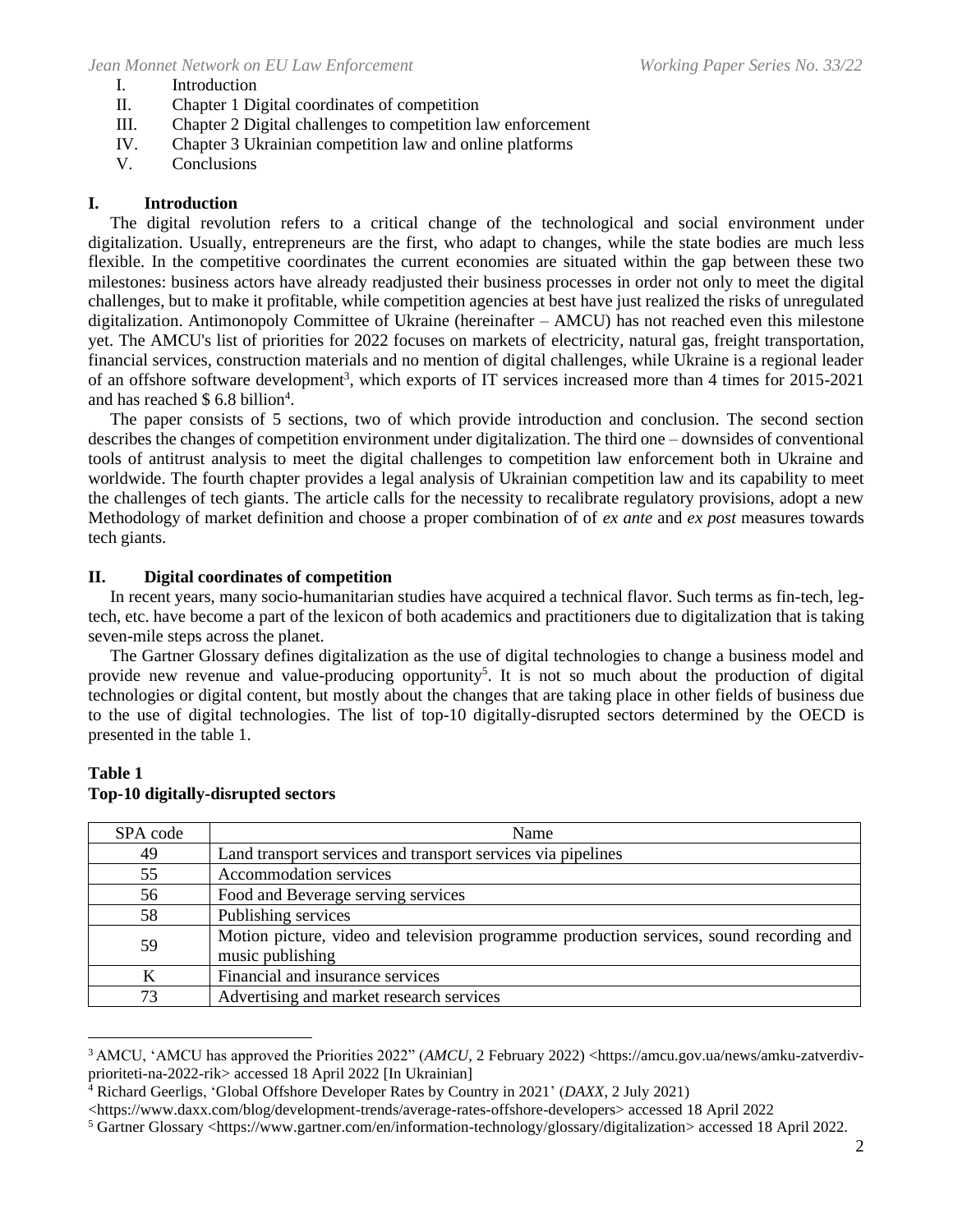| SPA code | Name                                                        |
|----------|-------------------------------------------------------------|
| 79       | Travel agency, tour operator and other reservation services |
|          | Education services                                          |
| 92       | Gambling and betting services                               |

Source: OECD Guidelines for Supply-Use Tables for the Digital Economy<sup>6</sup>

In the land transport services sector, the most remarkable changes have affected the taxi market, where the introduction of digital technologies has actually pushed conventional taxi companies out of the market, ensuring the dominance of taxi-apps' operators like Uber, Lyft, Bolt, Uklon and others. For example, the share of the whole set of conventional taxi services in the Ukrainian market takes 11%, while the market leader Uber controls 51% of the market<sup>7</sup>.

In the accommodation services sector, competition has changed significantly with the introduction of AirBnB. For the first 4 years it accumulated the same amount of supply, for which the Hilton hotel chain spent more than 90 years<sup>8</sup>. Distribution of other digital services like booking.com, tripadvisor, etc. is another way to increase competition in the sector. It is based on the effect of reducing information asymmetry on prices, assortment, quality characteristics of services (including consumer feedback). Now this information is available to consumers at onestop shop, simplifying comparison of commercial offers and ensuring the rational choice. It is a guarantee of concentration of consumer demand at the relevant online platforms, granting them enough market power to win vertical competition with hotels or other accommodators.

Publishing services and advertising markets belong to different sectors of the economy, but nowadays they are intermediated by the same e-platforms – Google, Facebook, etc. These platforms are the digital core of multisided markets that attracts both publishers and advertisers through: a) an effective digital mechanism of intermediation that significantly reduces their transaction costs compared to direct contracting or non-digital intermediation, b) this service tying to free placement / access of informational content. The latter is a key resource of the platforms that generates a network effect and leads to the demand's lock-in and gatekeeping the value-chain.

The analysis of competition changes in digitally-disrupted sectors may go on and on, but we would like to mention at least one more – the retail sector. It is absent in the table 1, as it is digitally-benefited rather than digitally-disrupted. The retail sector was one of the first to start active modification under digitalization. As a result, today the share of e-commerce in the structure of the global retail sales is about 20%<sup>9</sup>, while geographical boundaries of retail markets have expanded from local till global. For example, in 2019, Ukrainians bought online goods worth \$3 billion, 600 million of which – from foreign retailers, primarily – Chinese e-platform AliExpress (about 60% of cross-border turnover) <sup>10</sup>. It looks like pure positive effect on competition, but this is not the case. Firstly, global competition in the e-retail is available only for a limited list of goods – consumer electronics, clothing, cosmetics and bijouterie, etc., while nondurable goods are not covered due to the relatively long lag and high transport costs. Secondly, e-commerce, like other types of digital intermediation, is under network effect, so the supply remains very concentrated. For example, in Ukraine, the national leader of online sales – Rozetka (the company owns several popular marketplaces in the country – Rozetka, Prom.ua, Bigl.ua, Crafta, Shafa) controls more than 70% of the B2C segment of domestic e-retail market. Consideration of this fact additionally to the rapid growth of digitalization in the global (according to Statista the share of online sales in the total retail sales

<sup>6</sup>OECD, *Guidelines for Supply-Use Tables for the Digital Economy* (SDD/CSSP/WPNA(2019)1/REV1) p.13

<sup>7</sup> 'Bolt Company has assessed the volume of the shadow taxi market in Ukraine' (*Economichna Pravda,* 9 July 2019) <https://www.epravda.com.ua/news/2019/07/9/649486/> accessed 18 April 2022

<sup>8</sup> James Pennington, 'The numbers that make China the world's largest sharing economy' (*World Economic Forum,* 25 June 2017) <https://www.weforum.org/agenda/2017/06/china-sharing-economy-in-numbers/> accessed 18 April 2022

<sup>9</sup> Daniela Coppola, 'E-commerce as percentage of total retail sales worldwide from 2015 to 2025' (*Statista*, 3 February 2022) <https://www.statista.com/statistics/534123/e-commerce-share-of-retail-sales-worldwide/> accessed 21 April 2022

 $10$  Svitlana Ugniva, 'Ukrainians buy online many cheap goods, starting with cosmetics and up to smartphones, becoming the second nation in terms of buying from the giant marketplace AliExpress' (*NV Business*, 28 December 2019) <https://biz.nv.ua/ukr/tech/pokupki-na-aliexpress-ukrajinci-na-drugomu-misci-v-sviti-za-tempami-rostu-onlayn-zamovlennovini-ukrajini-50061740.html> accessed 21 April 2022. [In Ukrainian]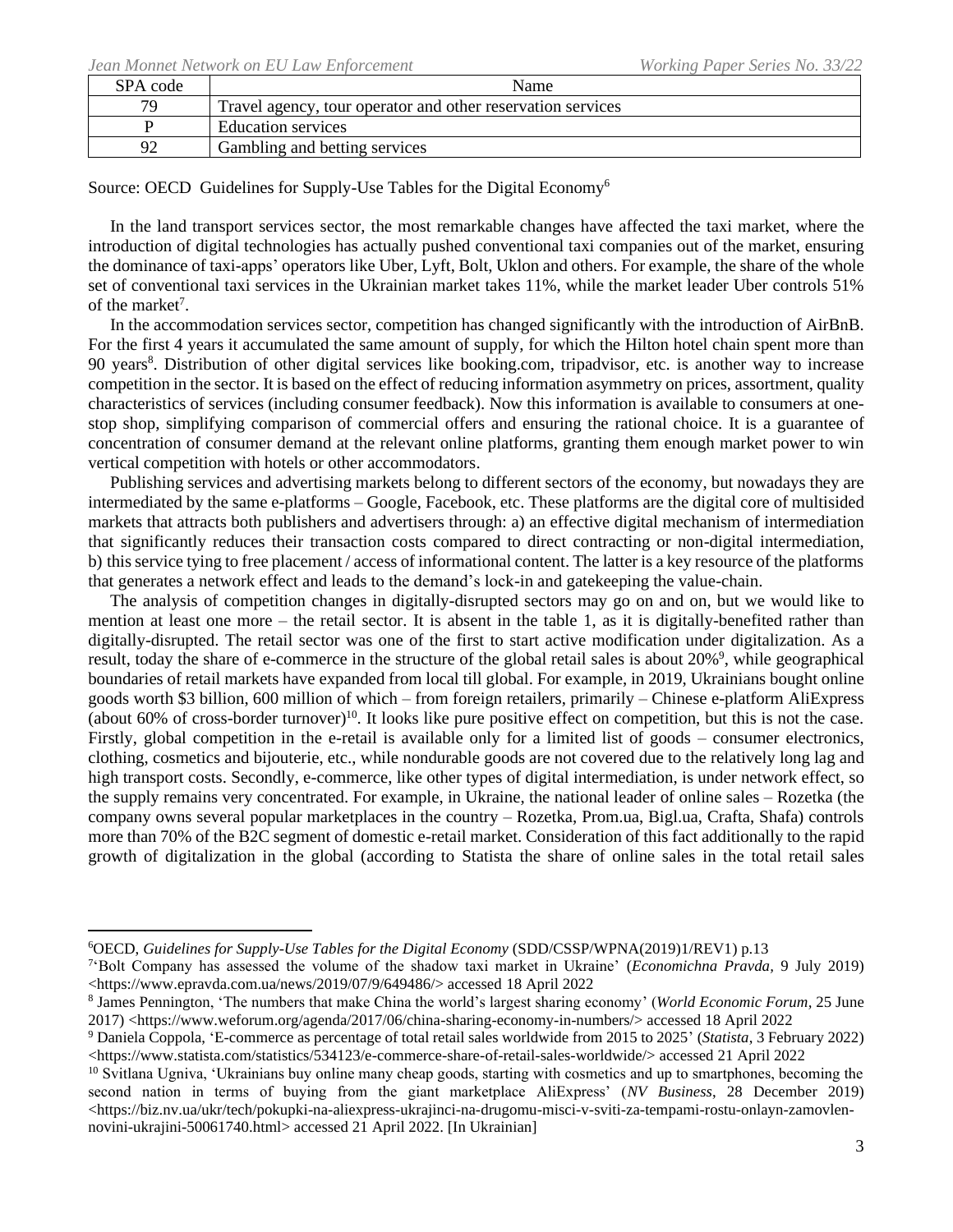worldwide is expected to increase up to 24.5% in 2025<sup>11</sup>) and Ukrainian retail (the share of online sales in the total retail sales in Ukraine increased from 3.3% to 8.8% in 2017- 2020, and in 2025 it is excepted at 11%<sup>12</sup>) makes the risks to competition obvious.

Thus, the above mentioned shows that digitalization has made an ambiguous effect on competition in the markets. In some markets it has intensified competition, in others it has weakened the latter by blocking the most profitable (in terms of transaction costs) value chains and creating within them latent monopolists. The latter are known as gatekeepers. They effectively exploit their market power, while remaining invisible to competition agencies due to inefficiency of conventional tools of competition policy.

### **III. Digital challenges to competition law enforcement**

Why the market power of gatekeepers is invisible to current competition law? The fact is that conventional competition policy and the relevant competition law are based on the 'Structure-Conduct-Performance' paradigm (hereinafter – SCP paradigm). Only a small range of competitive practices may be a priori qualified as a violation of competition law. Most of them have a competitive or an anti-competitive effect, depending on the initial market position of the economic entity (group of economic entities) that comduct them. If a small firm (3% of a market) overcharges, it hits itself faster than consumers. The same done by a big firm (50% or 90% of a market) brings it a profit. If small firms (total market share is less than 10%) agree to jointly purchase or sell of goods, such concerted practice is likely to result in a level playing field in terms of vertical competition. The same done by dominants provides leverage of their market power on the adjacent markets and abuse of the increased market power. Therefore, before interpreting the competitive behaviour of firms in the market, it is necessary to define the boundaries of such markets, their capacity and structure. However, this is where the problem arises.

Conventional methods of market definition are based either on the analysis of consumer price reactions or on the assessment of substitutability of goods. The use of the former is limited toward transactional online platforms, where prices are often set differently (for some platforms as a complex function of turnover, for others as royalties for the use of trademarks, etc.), complicating not only their comparison, but also their perception by counterparties. For non-transactional online platforms, especially those that use the zero-price model, the application of price response analysis for market defining is impossible.

Assessment of substitutability of goods is the universal method, which can be very useful in investigating of the markets, where online platforms work. However, the devil is in the details. For example, the relevant methodology in Ukraine contains 5 criteria of goods substitutability: (1) similarity of functionality, consumer properties, way of consumption, etc.; (2) similarity of physical, technical, operational properties and characteristics, quality indicators, etc.; (3) common group of consumers; (4) no significant difference in prices;  $(5)$  the ability of producers to supply new goods in order to replace existing one<sup>13</sup>. This list does not include the criterion of difference in transaction costs that is a source of competitive advantage of online platforms over other intermediaries. Let us compare the intermediation of the dominant e-marketplace and non-digital trader. The methodology asks for comparison of margins of each type of intermediation to merge / split compared activities within a single / different markets. It does not compare transaction costs, which these intermediators occur trading via different channels to obtain the same effect. This is the same as comparing the price per 1 kg of goods with the price per 1 ton of its substitute. Thus, the AMCU does not see the differences between the channels, intermediated digitally and conventionally, which are obvious to their participants. Evidence of this is its decision from 2018 on the authorization of the merger of the two largest online retailers, which guaranteed the new entity control over more than 70% of e-commerce in Ukraine, while its share in the total retail sales was about 6%<sup>14</sup>.

No less difficult challenge to market definition is the need to consider network effects. If the difference in transaction costs creates a competitive advantage of online platforms, the network effect takes them root. Contracting through a popular online platform is a guarantee of access to a significant and growing scope of counterparties. This means that measuring the capacity of a multisided market just by the sales on the one side of

<sup>12</sup> 'Last year e-commerce market reached \$4 billion' (*Dnipropetrovsk Investment Agency*, 12 July 2021)  $\langle$ http://dia.dp.gov.ua/minulogo-roku-rinok-e-commerce-dosyag-4-milyardiv/> accessed 21 April 2022. [In Ukrainian]

<sup>13</sup> Antimonopoly Committee of Ukraine (AMCU) Methodology Applied to Determine Monopoly (Dominant) Market Position of Economic Entities [2002], 49-r, art.5. [In Ukrainian]

<sup>11</sup> Daniela Coppola, 'E-commerce as percentage of total retail sales worldwide from 2015 to 2025' (*Statista*, 3 February

<sup>2022)</sup> <https://www.statista.com/statistics/534123/e-commerce-share-of-retail-sales-worldwide/> accessed 21 April 2022

<sup>&</sup>lt;sup>14</sup> Antimonopoly Committee of Ukraine (AMCU), Decision #446-p (2018)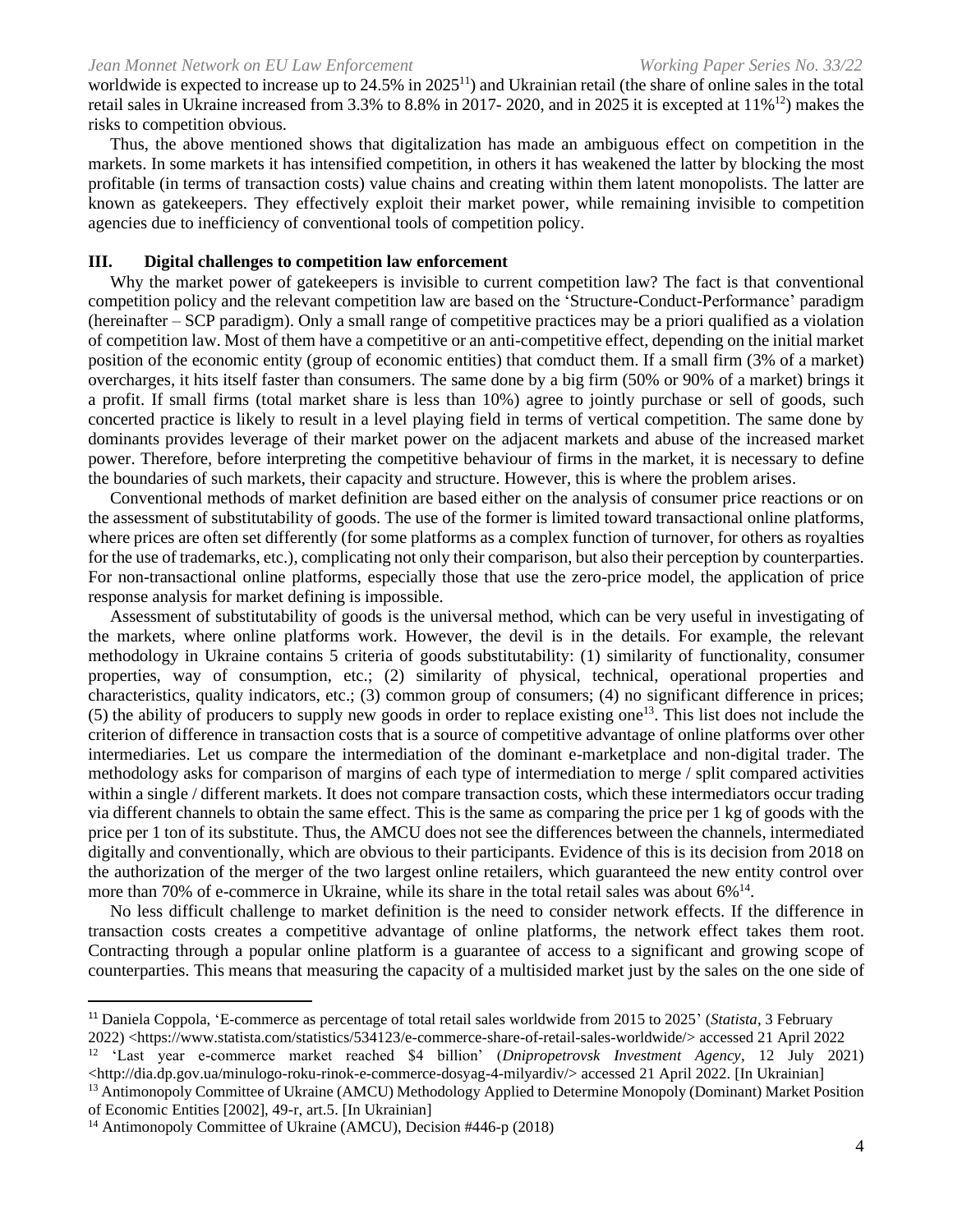the core platform is insufficient to assess its market power. The analysis should include the number of active users of the online platform on each side and the size of network effects multiplier. Unfortunately, economics has not developed the effective tool of latter's estimating yet. There is a lack of statistical data for its evaluation. However, it does not mean that competition agencies should abandon market definition, while this idea circulates in the antitrust community<sup>15</sup>. Today there is no adequate alternative to the SCP paradigm, so it is better to focus on developing methods of market definition in the coordinates of digitalization.

Nevertheless, it should be considered that not every network effect leads to a lock-in, as well as zero-pricing is not always a source of market power. Sometimes it is a way to overcome it. We could see the latter at the edge of  $20<sup>th</sup>$  and  $21<sup>st</sup>$  century in the case of leverage of the market power obtained by Microsoft Corporation in the market of operating systems to the market of Internet browsers<sup>16</sup>. The monopoly of Microsoft Explorer in the latter was overcome in the 2000-s thanks to free distribution of alternative Internet browsers.

There was another case in Ukrainian practice. The players of Ukrainian market of mobile communication introduced the tariff plan "0 in the network" (free communication of subscribers within one network). It provided the consumers' lock-in within the dominant networks, while the abandonment of the practice of zero-pricing (as a way of self-preferencing) has become a competitive advantage of the smallest of Ukrainian mobile operators and the prerequisite for its growth<sup>17</sup>. The introduction of free national roaming during the war in Ukraine in the spring of 2022, although being a necessary means to maintain communication in the war zone, was a testimony to the positive contribution of multihoming to effective competition and the growth of public welfare.

The practice of multihoming in competition law does not directly described, as it almost cannot be implemented in the markets of non-network goods dominated in the economy of the 20 century, where modern competition law comes from. Its antonym – exclusive dealing – is more common in competition law and practice. It refers to vertical restraint to competition, which may be prohibited just in case of application by the dominants<sup>18</sup>. Under Ukrainian competition law certain type of exclusive dealing is even a subject to block exemptions and is not a subject to notification to the AMCU<sup>19</sup>. It brings us back to the open challenge of market definition, making the exclusive dealing practices, which quite common in digital intermediation markets<sup>20</sup>, unregulated.

Thus, no matter what competitive practice to undertake – from overcharge to market power leverage, we rely on various downsides of current instruments of competition enforcement, which significantly reduce the effectiveness of their application.

#### **IV. Ukrainian competition law and online platforms**

While the competition bodies across the world are intensively engaged in discussion and/or adoption of new competition rules within the area of digital economy, the Antimonopoly Committee of Ukraine (AMCU) - the primary state body responsible for the protection of economic competition<sup>21</sup> - has remained silent on the need to recalibrate the national competition legal framework. The latest amendment to the basic Law of Ukraine «On competition" took place in June 2021 and had not embraced specific concepts or enforcement tools directly addressing the peculiarities of the business models of digital platforms.

<sup>15</sup> Jacques Cremer and others, 'Competition policy for the digital era'. (European Commission Final Report), B-1049 Brussels, 2019, 3-4

<sup>16</sup> US District Court for the District of Columbia *United States of America v. Microsoft Corporation* (1998) 98-1232

<sup>17</sup> Yevheniia Pidhaina, "Big Three" in numbers: how mobile operators increase turnovers and dive in losses' (*Mind!*, 25 May 2020) <https://mind.ua/publications/20211288-velika-trijka-v-cifrah-yak-mobilni-operatori-zbilshuyut-oborot-i-pirnayut-uzbitki> accessed 21 April 2022 [In Ukrainian]

<sup>&</sup>lt;sup>18</sup> Law of Ukraine on Protection of Economic Competition 2001, 2210-III, art. 13 [In Ukrainian]

<sup>&</sup>lt;sup>19</sup> Antimonopoly Committee of Ukraine (AMCU) Typical requirements for vertical concerted practices of economic entities in the field of supply and consumption of goods [2017]10-rp, art.2 [In Ukrainian]

<sup>20</sup> Cristian Chica, Kenneth Chuk, and Jorge Tamayo, *Exclusive Dealing and Entry by Competing Two-Sided Platforms* Harvard Business School Working Paper 21-092; Elias Carroni, Leonardo Madio and Shiva Shekhar, *Superstars in two-sided markets: exclusives or not?* CESifo Working Paper No. 7535; Jet Deng and Ken Dai, 'Antitrust Enforcement Against Digital Platforms in China: Anatomy of "Choose One from Two" (*WWL*, 12 November 2020) < https://whoswholegal.com/features/antitrust-enforcement-against-digital-platforms-in-china-anatomy-of-choose-one-fromtwo> accessed 21 April 2022

 $21$  Law of Ukraine on the Antimonopoly Committee of Ukraine 1992, 3659-XII [In Ukrainian]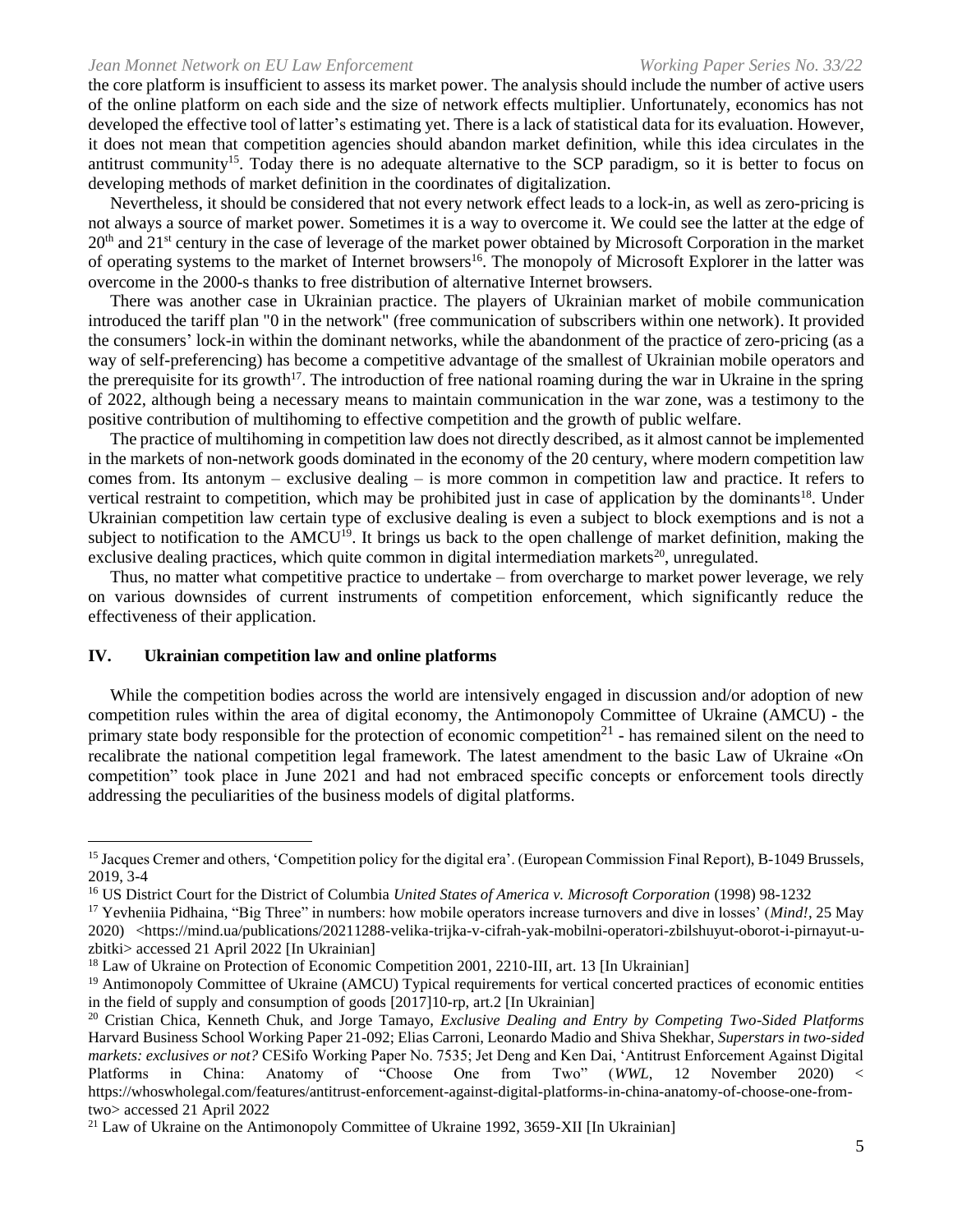In order to "tame the tech giants" foreign jurisdictions have taken different approaches, mostly implementing *ex ante* regulation and empowering competition authorities with additional functions. Enforcement of *ex post* rules are often to slow to sanction a wrongdoing and to avert the negative implications. Moreover, abuse of dominant position is preceded by market definition and the later poses certain difficulties, caused by complicacy of multisided markets and sluggishness of 'old-school' market definition terminology. At the same time, many data-related behavioral requirements need to be specified in advance and controlled *ex post<sup>22</sup>* .

One of the directions to recalibrate the competition law towards the challenges of digital economy is to apply an asymmetric approach for defining rights and obligations of market players, i.e. to designate a gatekeeper status. The ways of assessment to falling within a gatekeeper status vary across jurisdictions.

The Digital Markets Act applies both quantitative and qualitative criteria for a gatekeeper status designation. The latter (a significant impact in the internal market; an important gateway for business users to reach end users; an entrenched and durable position in its operations) are presumed if quantitative thresholds are met (annual Union turnover<sup>23</sup> of 57.5 billion in each of the last three financial years, at least 45 million monthly active end users and at least 10 000 yearly active business users established in the Union in the last financial year).

Andriychuk praises such mechanism as it ' appears to be the most suitable for inter-platform competition, as it imposes a range of market limitations on the gatekeepers while allowing their potential competitors to scale up without being subject to DMA obligations ' 24.

The DMA sets the obligation for a tech giant to notify the Commission that it ' meets all the thresholds within two months after those thresholds are satisfied and provide it with the relevant information…'<sup>25</sup>, failure to do so leads to an entitlement of a Commission 'to designate that undertaking as a gatekeeper based on information available to the Commission'26.

The discussion of the United Kingdom's new pro-competition regime for digital markets <sup>27</sup> has focused on the need for a range of quantitative and qualitative evidence to support a designation assessment of Strategic Market Status by a competition authority.

The Germany's Competition Act puts forward the rights of the Bundeskartellamt to issue a decision declaring that an undertaking which is active to a significant extent on multi-sided markets is of paramount significance for competition across markets<sup>28.</sup> The next step the Bundeskartellamt may take is to prohibit specified conduct/practices listed in the Act<sup>29</sup>. The decision to determine Google's paramount significance for competition across markets30 has been a milestone in a new era of competition law enforcement on digital markets and it poses research interest on the Bundeskartellamt reasoning of market power in general search engine services, searchbased advertising, services with high user numbers, assessment of the various neighboring and vertically related digital activities.

The Law of Ukraine on Protection of Economic Competition embraces symmetric approach to undertakings, no further guidelines or methodology have been published regarding competition on digital markets. The only possible opportunity to 'tame a tech giant' is to determine the abuse of the dominant position.

<sup>22</sup> Peter Georg Picht, Heiko Richter, *EU Digital Regulation 2022: Data Desiderata*, GRUR Int. 2022, 395

<sup>23</sup> As stated in a version of the Digital Markets Act dated 13 April 2022

<sup>24</sup> Andriychuk, Oles [\(2021\)](https://strathprints.strath.ac.uk/view/year/2021.html) *Shaping the new modality of the digital markets : the impact of the DSA/DMA proposals on inter-platform competition.*World Competition: Law and Economic Review, 44 (3). 261–286

 $25$  Art. 3.3 As stated in a version of the Digital Markets Act dated 13 April 2022

<sup>&</sup>lt;sup>26</sup> Art. 3.3 As stated in a version of the Digital Markets Act dated 13 April 2022

**<sup>27</sup>** A new pro-competition regime for digital markets - government response to consultation (Updated 6 May 2022) https://www.gov.uk/government/consultations/a-new-pro-competition-regime-for-digital-markets/outcome/a-new-procompetition-regime-for-digital-markets-government-response-to-consultation#part-3-strategic-market-status

 $28$  Art. 19a.1 Act against Restraints of Competition in the version published on 26 June 2013 (Bundesgesetzblatt (Federal Law Gazette) I, 2013, p. 1750, 3245), as last amended by Article 4 of the Act of 9 July 2021 (Federal Law Gazette I, p. 2506)

 $^{29}$  Art. 19a.2 Act against Restraints of Competition in the version published on 26 June 2013 (Bundesgesetzblatt (Federal Law Gazette) I, 2013, p. 1750, 3245), as last amended by Article 4 of the Act of 9 July 2021 (Federal Law Gazette I, p. 2506)

<sup>&</sup>lt;sup>30</sup> Fallbericht vom 5. Januar 2022: Google - Feststellung der überragenden marktübergreifenden Bedeutung für den Wettbewerb (Entscheidung vom 30.12.2021)

https://www.bundeskartellamt.de/SharedDocs/Entscheidung/DE/Fallberichte/Missbrauchsaufsicht/2022/B7-61-21.html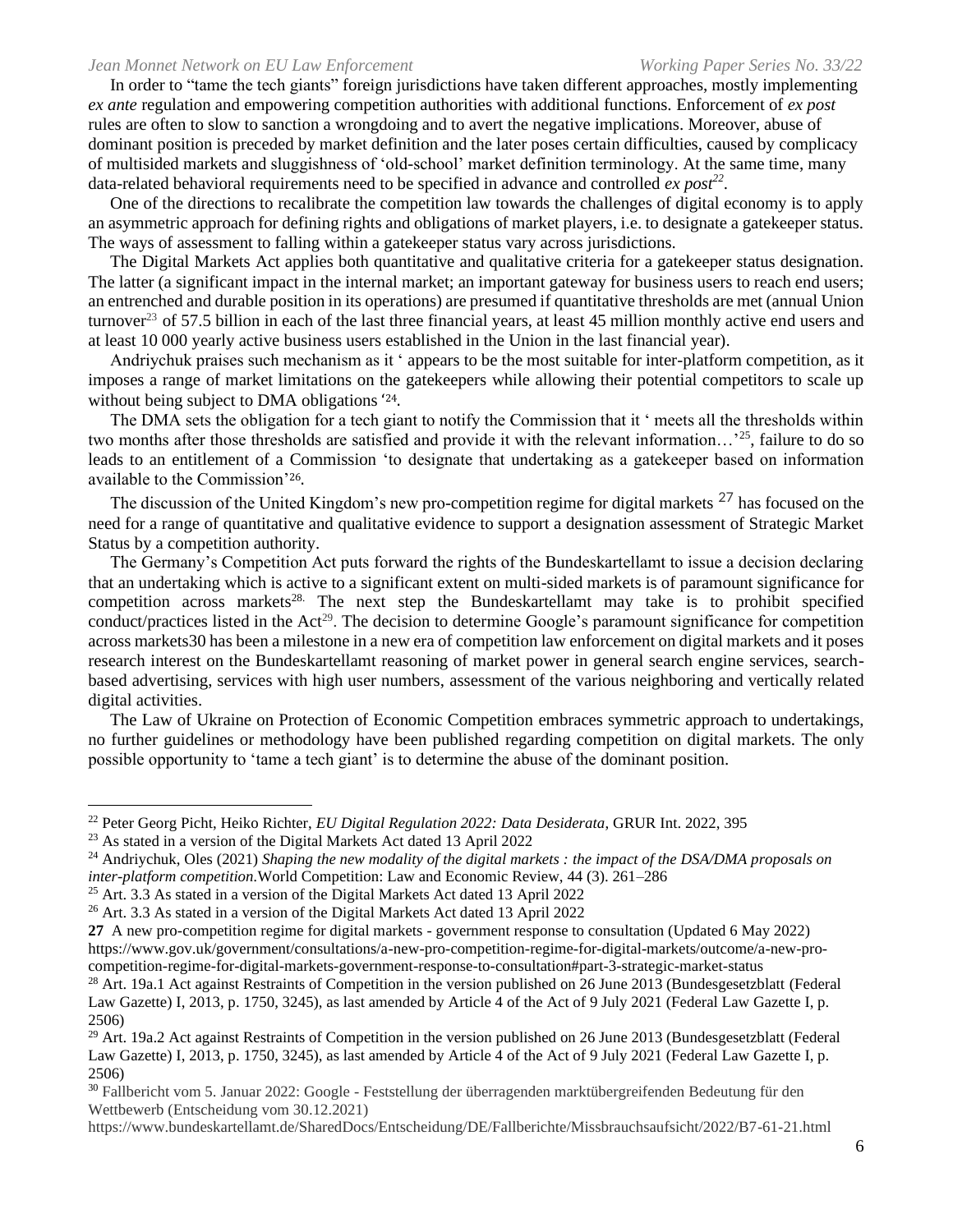The latter imposes a standard economic analysis mechanism: the market share threshold of 35% is established as well as the criterion of absence of significant competition on the relevant market.

The law defines this criterion as: "does not experience significant competition due to limited access of other entities to purchase raw materials, commodities and sales of goods, the presence of barriers to market access for other entities, the availability of benefits or other circumstances"<sup>31</sup>.

The "barriers to market access for other entities, the availability of benefits or other circumstances' imply defining a relevant market by the competition authority based on the relevant methodology. However, for the last decade there is a debate whether market definition was any longer required when assessing potentially anticompetitive conduct, and a market definition being a redundant step in the assessment process, given the availability of quantitative techniques capable of directly estimating the effects of such conduct<sup>32</sup>.

Nevertheless, under Ukrainian legislation there's a requirement to define a relevant market, and it goes along the CJEU position that 'the proper definition of the relevant market is a necessary precondition for any judgment as to allegedly anti-competitive behaviour, since, before an abuse of a dominant position is ascertained, it is necessary to establish the existence of a dominant position in a given market, which presupposes that such a market has already been defined'<sup>33</sup>.

Criteria for finding dominance are detailed in the Methodology on definition of monopoly (dominant) position of undertakings on the market<sup>34</sup> (the Dominance Methodology), approved by the Order of the AMC dated 5 March 2002 No. 49-р.

The AMCU has used this Methodology for digital markets only once to approve the merger of Rozetka group and EVO group in 2018.<sup>35</sup> The AMCU decision defined the relevant market as "the national market for the provision of services for the promotion of goods (works, services) on the Internet through online platforms (Internet platforms)".<sup>36</sup> The AMCU decision stated that:

"this market is open to entry/exit of new entrants and there are no significant regulatory barriers to entry, in particular the ability to enter the market of new competitors depends mainly on their financial capabilities and the success of marketing strategy. Competitors do not have exclusive rights to innovation, intellectual property, logistical support, etc. In addition, there are no regulatory barriers to market entry, for example, new market participants do not need to obtain licenses, permits, etc."37

In 2017 a draft methodology on market definition was announced and has not yet been approved.<sup>38</sup> The draft methodology suggests *inter alia* an analysis of the substitutability of goods, application of the SSNIP and the method of indicators of price elasticity of demand. However, it lacks terminological consistency beyond its methodological deficiencies. The SSNIP and HMT application to digital undertakings has received different

<sup>&</sup>lt;sup>31</sup> Law of Ukraine on Protection of Economic Competition (PEC) 2001, 2210-III, art 12.

<sup>&</sup>lt;sup>32</sup> Rhonda L Smith, 'Market Definition: Going, going, gone? Developments in the United States' (2010) 18(2) Competition and Consumer Law Journal 110.

<sup>33</sup> Case T-62/98 - Volkswagen v Commission

<sup>&</sup>lt;sup>34</sup> Antimonopoly Committee of Ukraine, Order 49-p of 5 March 2002 on approval Methodology Applied to Determine Monopoly (Dominant) Market Position of Economic Entities 2002.

<sup>35</sup> AMCU, Decision 446-p (2018).

As the result of concentration, a number of Ukrainian marketplaces came under one umbrella: Prom.ua, Bigl.ua (online platforms for retail trade in consumer goods), Kabanchik.ua (an online service for finding contractors for ordering household chores and services as well as small commercial tasks), Crafta.ua (an online platform for the sale of handmade products as well as collectible and rare products), Shafa.ua (an online platform for the sale of women's and children's goods, which are usually second-hand), Zakupki.prom.ua (an online platform for participation in public procurement, a participant in the public e-procurement system Prozorro.sales and the open system of commercial procurement RIALTO) and On time (an online service for exchanging, signing and storing any documents).

 $36$  Ibid part 67.

<sup>&</sup>lt;sup>37</sup> Antimonopoly Committee of Ukraine, 'Annual Report' 2018.

<sup>38</sup> AMCU Methodology on Market Definition (Draft), Act 2017 URL: https://amcu.gov.ua/news/proekt-metodikiviznachennya-rinku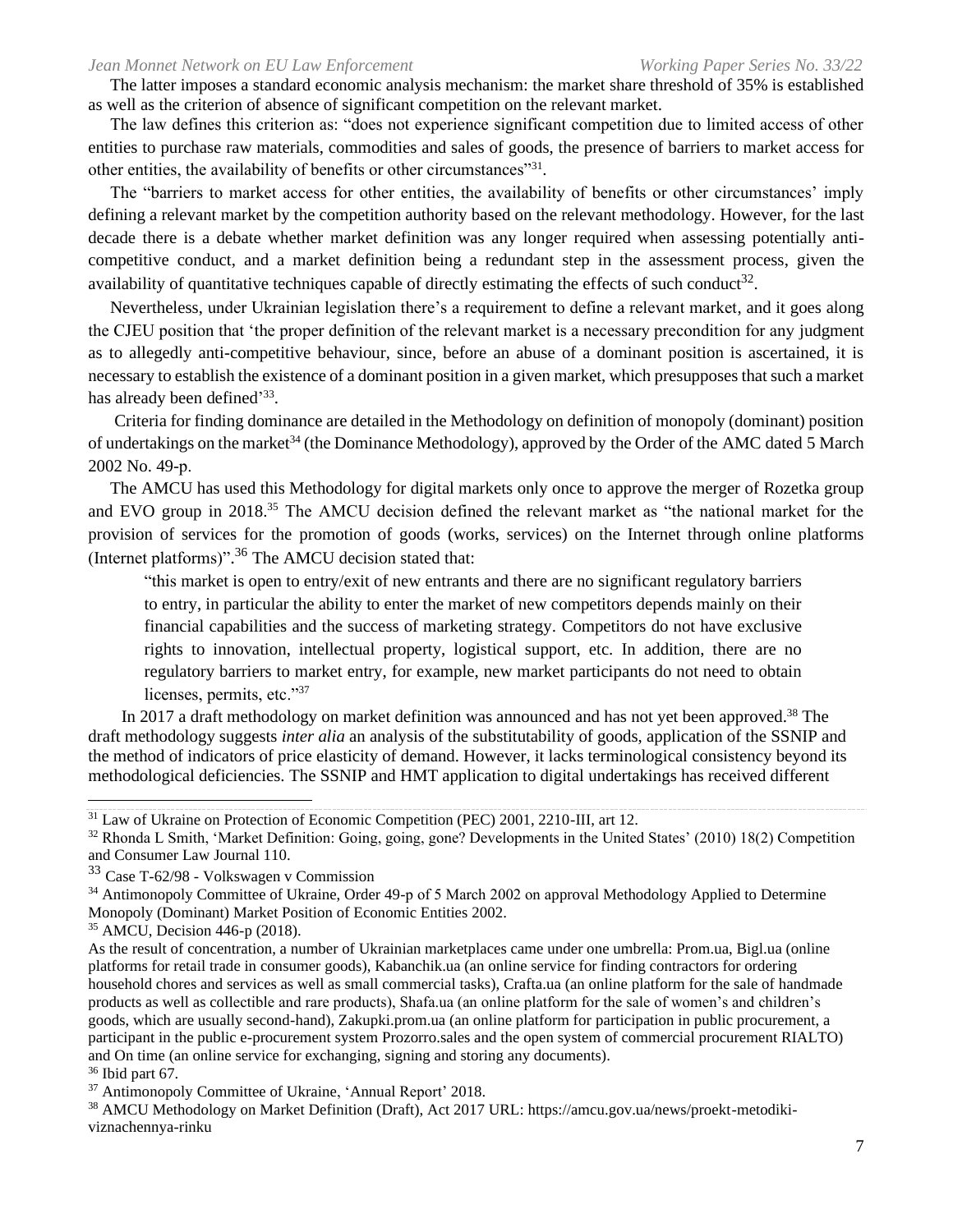opinions, while OECD has noted that the HMT could still be used when defining markets for transaction platform businesses and that the existence of a zero price on one side of the platform does not prevent the use of the HMT<sup>39</sup>, Smith and Duke argue that application of the HMT to a transaction platform is less straightforward than for a traditional single sided business because of no single price to both sets of customers to which to apply a SSNIP and the effect of a SSNIP on the demand of one set of customers may be exacerbated by indirect network effects. 40

Mandrescu argues that the challenges posed by online platforms primarily concern changes to the practical application that do not exceed the boundaries of current practice.<sup>41</sup> Smith and Duke conclude that there's no 'need to alter the traditional approach to market definition, that is, starting from the product of the business to which the conduct at issue relates. On the contrary, that approach seems likely to assist in "cutting through" the additional complexity which seems to arise when market definition is based on customer groups<sup>'42</sup>.

Nevertheless, the authors believe that neither the old and nor the new methodology accounts for the current market tendencies; for example, the accent remains on products, not services, and on the price dimensions of competition. The legal definition of "commodity" entails any object of economic turnover, including products, works, services, documents supporting obligations and rights (including securities). In fact, AMCU practice shows that instead of studying the commodity/product substitutability of services (in fuel, pharmacy retail) of intermediaries, the substitutability of commodities (gasoline and medicines respectively) has been examined.<sup>43</sup> Neither methodology has embraced limitations to substitution due to switching costs, though they are vital for competition enforcement in digital markets.

For determining the abuse of dominance, Ukrainian competition law takes both a formalistic approach (e.g. "setting prices or other conditions for the purchase or sale of goods that could not be set in the face of significant competition in the market", "creating barriers to market access (exit from the market) or elimination of sellers, buyers and other business entities from the market") and an effects-based approach (e.g. "restrictions on production, markets or technical development that have caused or may cause damage to other entities, buyers, sellers").<sup>44</sup>

Based on foreign competition authorities' cases and academic research, the authors believe an effects-based approach should be a determinant in handling anti-competitive behavior in the digital economy.45

However, practices constituting an abuse of dominance that are listed in Art. 13 of the Law of Ukraine on Protection of Economic Competition may be well suited to online platforms, for example:

"setting prices or other conditions for the purchase or sale of goods that could not be set in the face of significant competition in the market" - for self-preferencing of platform's products and services, imposing retail mostfavored-nation clauses (dictating that the seller may not offer better terms and conditions on its own website or other platforms);

<sup>39</sup> Rethinking Antitrust Tools for Multi-Sided Platforms (OECD 2018) https://www.oecd.org/daf/competition/Rethinkingantitrust-tools-for-multi-sided-platforms-2018.pdf

 $^{40}$  Smith, R. L., & Duke, A. (2020). Platform businesses and market definition. European Competition Journal, 1– 25. doi:10.1080/17441056.2020.1851

<sup>&</sup>lt;sup>41</sup> Daniel Mandrescu, 'Applying (EU) Competition Law to Online Platforms: Reflections on the Definition of the Relevant Market(s)' (2018) 41 (3) World Competition: Law and Economics Review.

 $42$  Smith, R. L., & Duke, A. (2020). Platform businesses and market definition. European Competition Journal,  $1-$ 25. doi:10.1080/17441056.2020.1851

<sup>43</sup> AMCU, Decision 680-p *AMCU v. Novo Nordisk A/C, Novo Nordisk Health Care AG, BaDM, BaDM-B, Apteka ZI, Ganza, Farmadix, Medfarm* (2020), 33–49; AMCU, Decision 329-p *AMCU v. WOG, OKKO-Retail, Socar Petroleum* (2019), 6–11.

<sup>44</sup> PEC, art 2.

<sup>45</sup> European Commission, 'DG Competition Discussion Paper on the Application of Article 82 of the Treaty to Exclusionary Abuses', 2005; OECD, 'Abuse of Dominance in Digital Markets', 2020, 42; Payal Malik and others, 'Legal Treatment of Abuse of Dominance in Indian Competition Law: Adopting an Effects-Based Approac*h'* (2019) 54(2) Review of Industrial Organization.